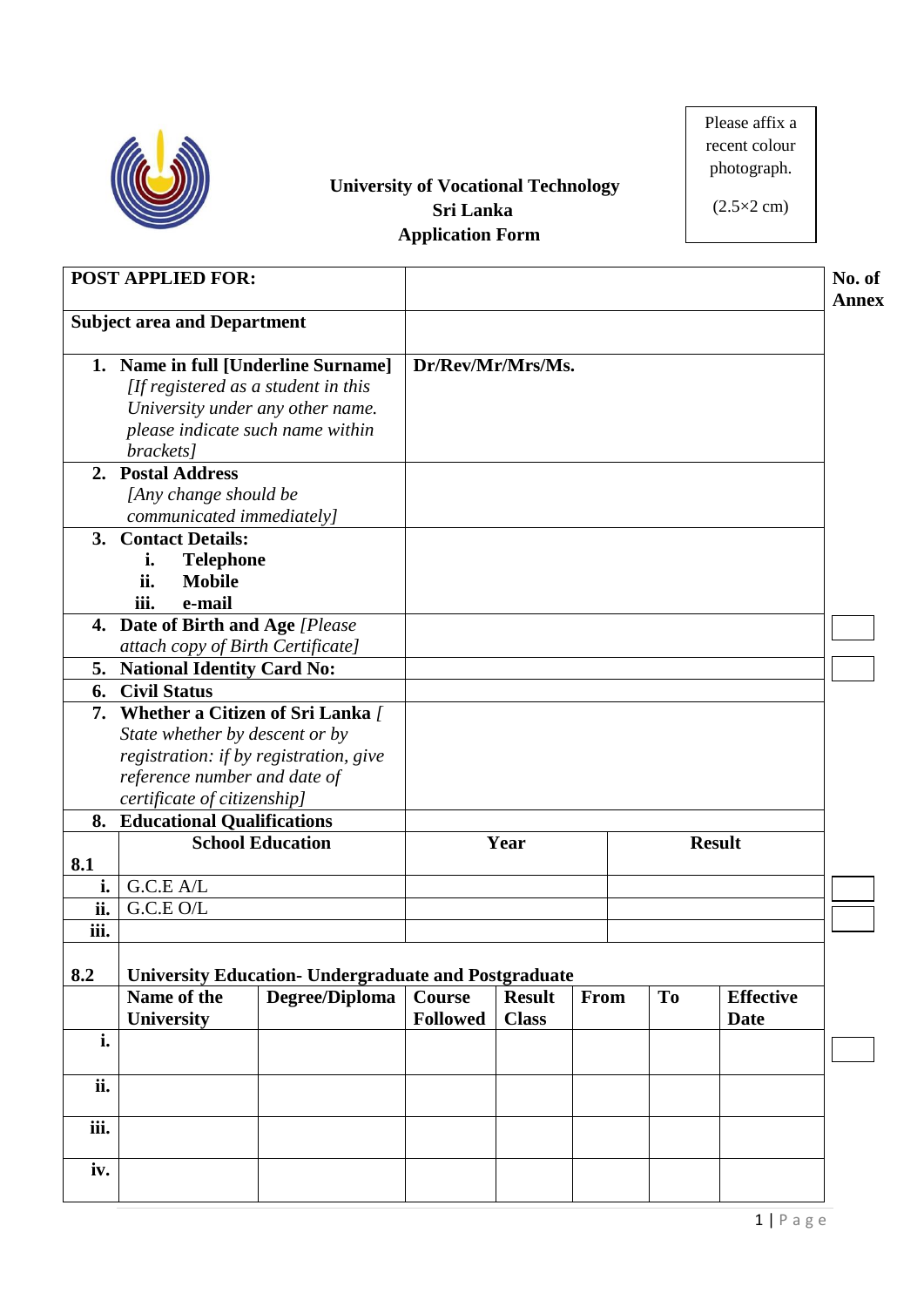| i.<br>ii.<br>iii.<br>1.<br>2.<br>3.<br>4.<br><b>Sinhala</b><br>1.<br>2.<br><b>Tamil</b><br>3.<br>English<br>4.<br>1. | 10. Academic Distinctions, Scholarships, Medals, Prizes etc. [Indicate the institution<br>which such awards have been obtained- Please attach copies of all relevant certificates]<br>Award<br>11. Proficiency of Languages [Indicate the institution from which such awards have been<br>obtained-Please attach copies of all relevant certificates]<br>Language<br><b>Other (Specify)</b><br>12. (a) Present Occupation and Salary Drawn<br><b>Institution</b><br>13. (b) Previous Employments with Dates<br><b>Institution</b><br><b>Post</b> | Occupation<br>From |    | <b>Institution</b><br><b>Highest Examination passed</b> | from |  |  |  |  |
|----------------------------------------------------------------------------------------------------------------------|--------------------------------------------------------------------------------------------------------------------------------------------------------------------------------------------------------------------------------------------------------------------------------------------------------------------------------------------------------------------------------------------------------------------------------------------------------------------------------------------------------------------------------------------------|--------------------|----|---------------------------------------------------------|------|--|--|--|--|
|                                                                                                                      |                                                                                                                                                                                                                                                                                                                                                                                                                                                                                                                                                  |                    |    |                                                         |      |  |  |  |  |
|                                                                                                                      |                                                                                                                                                                                                                                                                                                                                                                                                                                                                                                                                                  |                    |    |                                                         |      |  |  |  |  |
|                                                                                                                      |                                                                                                                                                                                                                                                                                                                                                                                                                                                                                                                                                  |                    |    |                                                         |      |  |  |  |  |
|                                                                                                                      |                                                                                                                                                                                                                                                                                                                                                                                                                                                                                                                                                  |                    |    |                                                         |      |  |  |  |  |
|                                                                                                                      |                                                                                                                                                                                                                                                                                                                                                                                                                                                                                                                                                  |                    |    |                                                         |      |  |  |  |  |
|                                                                                                                      |                                                                                                                                                                                                                                                                                                                                                                                                                                                                                                                                                  |                    |    |                                                         |      |  |  |  |  |
|                                                                                                                      |                                                                                                                                                                                                                                                                                                                                                                                                                                                                                                                                                  |                    |    |                                                         |      |  |  |  |  |
|                                                                                                                      |                                                                                                                                                                                                                                                                                                                                                                                                                                                                                                                                                  |                    |    |                                                         |      |  |  |  |  |
|                                                                                                                      |                                                                                                                                                                                                                                                                                                                                                                                                                                                                                                                                                  |                    |    |                                                         |      |  |  |  |  |
|                                                                                                                      |                                                                                                                                                                                                                                                                                                                                                                                                                                                                                                                                                  |                    |    |                                                         |      |  |  |  |  |
|                                                                                                                      |                                                                                                                                                                                                                                                                                                                                                                                                                                                                                                                                                  |                    |    |                                                         |      |  |  |  |  |
|                                                                                                                      |                                                                                                                                                                                                                                                                                                                                                                                                                                                                                                                                                  |                    |    |                                                         |      |  |  |  |  |
|                                                                                                                      |                                                                                                                                                                                                                                                                                                                                                                                                                                                                                                                                                  |                    |    |                                                         |      |  |  |  |  |
|                                                                                                                      |                                                                                                                                                                                                                                                                                                                                                                                                                                                                                                                                                  |                    |    |                                                         |      |  |  |  |  |
|                                                                                                                      |                                                                                                                                                                                                                                                                                                                                                                                                                                                                                                                                                  |                    |    |                                                         |      |  |  |  |  |
|                                                                                                                      |                                                                                                                                                                                                                                                                                                                                                                                                                                                                                                                                                  |                    |    |                                                         |      |  |  |  |  |
|                                                                                                                      |                                                                                                                                                                                                                                                                                                                                                                                                                                                                                                                                                  |                    |    |                                                         |      |  |  |  |  |
|                                                                                                                      |                                                                                                                                                                                                                                                                                                                                                                                                                                                                                                                                                  |                    |    |                                                         |      |  |  |  |  |
|                                                                                                                      |                                                                                                                                                                                                                                                                                                                                                                                                                                                                                                                                                  |                    |    |                                                         |      |  |  |  |  |
|                                                                                                                      |                                                                                                                                                                                                                                                                                                                                                                                                                                                                                                                                                  |                    |    | <b>Salary drawn</b>                                     |      |  |  |  |  |
|                                                                                                                      |                                                                                                                                                                                                                                                                                                                                                                                                                                                                                                                                                  |                    |    |                                                         |      |  |  |  |  |
|                                                                                                                      |                                                                                                                                                                                                                                                                                                                                                                                                                                                                                                                                                  |                    | To | <b>Reasons for leaving</b>                              |      |  |  |  |  |
|                                                                                                                      |                                                                                                                                                                                                                                                                                                                                                                                                                                                                                                                                                  |                    |    |                                                         |      |  |  |  |  |
|                                                                                                                      |                                                                                                                                                                                                                                                                                                                                                                                                                                                                                                                                                  |                    |    |                                                         |      |  |  |  |  |
| 2.<br>3.                                                                                                             |                                                                                                                                                                                                                                                                                                                                                                                                                                                                                                                                                  |                    |    |                                                         |      |  |  |  |  |
| 4.                                                                                                                   |                                                                                                                                                                                                                                                                                                                                                                                                                                                                                                                                                  |                    |    |                                                         |      |  |  |  |  |
| 5.                                                                                                                   |                                                                                                                                                                                                                                                                                                                                                                                                                                                                                                                                                  |                    |    |                                                         |      |  |  |  |  |
| 6.                                                                                                                   |                                                                                                                                                                                                                                                                                                                                                                                                                                                                                                                                                  |                    |    |                                                         |      |  |  |  |  |
|                                                                                                                      | 14. Administrative/ Financial/any other relevant Experience, if any                                                                                                                                                                                                                                                                                                                                                                                                                                                                              |                    |    |                                                         |      |  |  |  |  |
|                                                                                                                      |                                                                                                                                                                                                                                                                                                                                                                                                                                                                                                                                                  |                    |    |                                                         |      |  |  |  |  |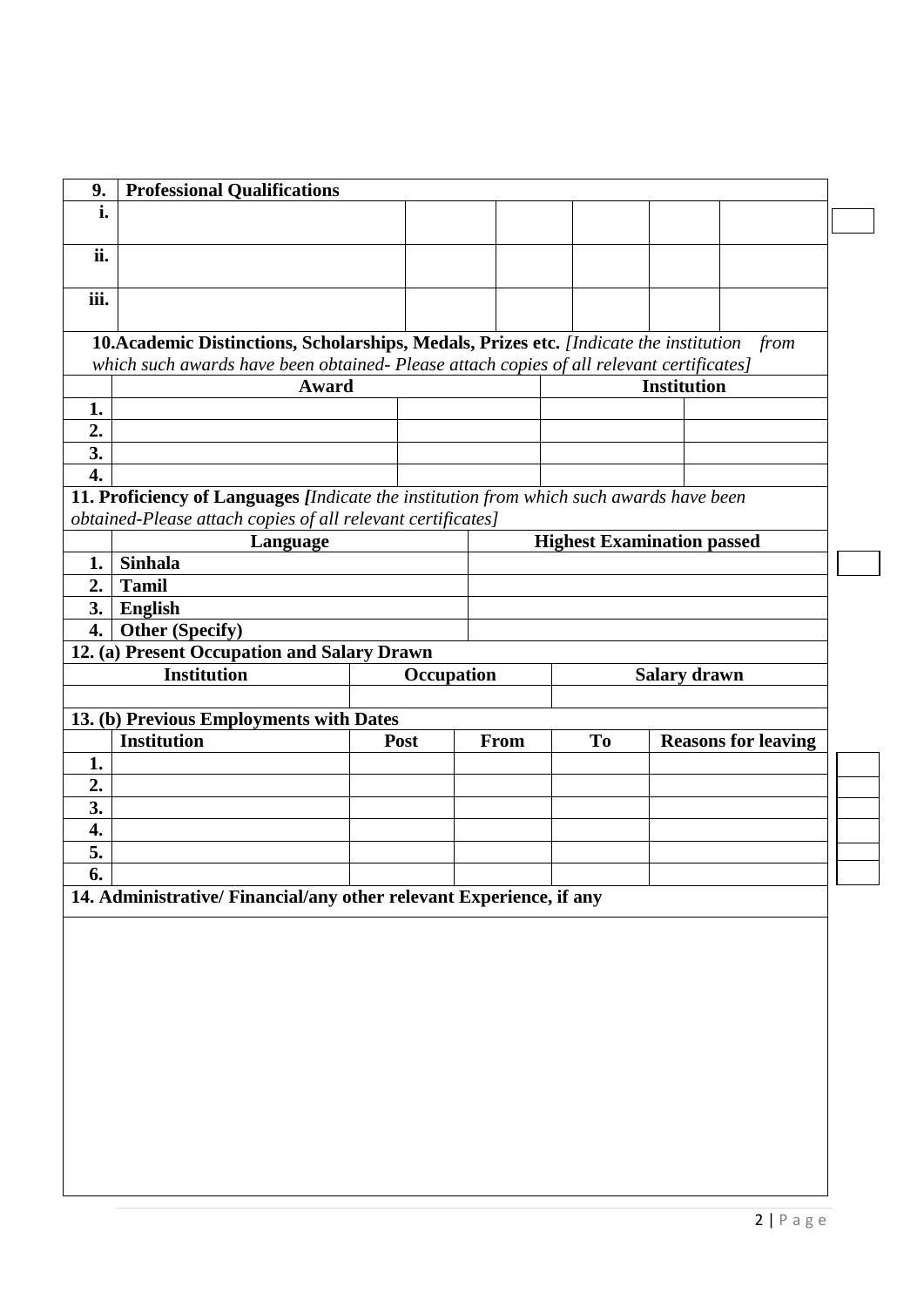| 15. Particulars of Bond Obligations to Higher Educational Institutions/ Institutes if any:                                  |                               |                                  |                |                            |  |  |
|-----------------------------------------------------------------------------------------------------------------------------|-------------------------------|----------------------------------|----------------|----------------------------|--|--|
|                                                                                                                             | <b>Institution</b>            | <b>Obligatory service period</b> |                | <b>Bond amount due</b>     |  |  |
| 1.                                                                                                                          |                               |                                  |                |                            |  |  |
| 2.                                                                                                                          |                               |                                  |                |                            |  |  |
| 3.                                                                                                                          |                               |                                  |                |                            |  |  |
| 4.                                                                                                                          |                               |                                  |                |                            |  |  |
| 16. Commendations/ Punishments during your career<br>N <sub>0</sub><br>Yes                                                  |                               |                                  |                |                            |  |  |
|                                                                                                                             | If yes please provide details |                                  |                |                            |  |  |
| 17. Extra-Curricular Activities                                                                                             |                               |                                  |                |                            |  |  |
|                                                                                                                             |                               |                                  |                |                            |  |  |
| 18. Any other relevant particulars [Not included above]                                                                     |                               |                                  |                |                            |  |  |
|                                                                                                                             |                               |                                  |                |                            |  |  |
| 19. Have you ever been convicted by a court of law? Yes<br>N <sub>0</sub>                                                   |                               |                                  |                |                            |  |  |
| If yes please provide details                                                                                               |                               |                                  |                |                            |  |  |
| 20. Have you worked at University of Vocational Technology/ any of the University Colleges<br>before? Yes<br>N <sub>0</sub> |                               |                                  |                |                            |  |  |
| 01<br>02<br>03                                                                                                              | Post                          | <b>From</b>                      | T <sub>o</sub> | <b>Reasons for leaving</b> |  |  |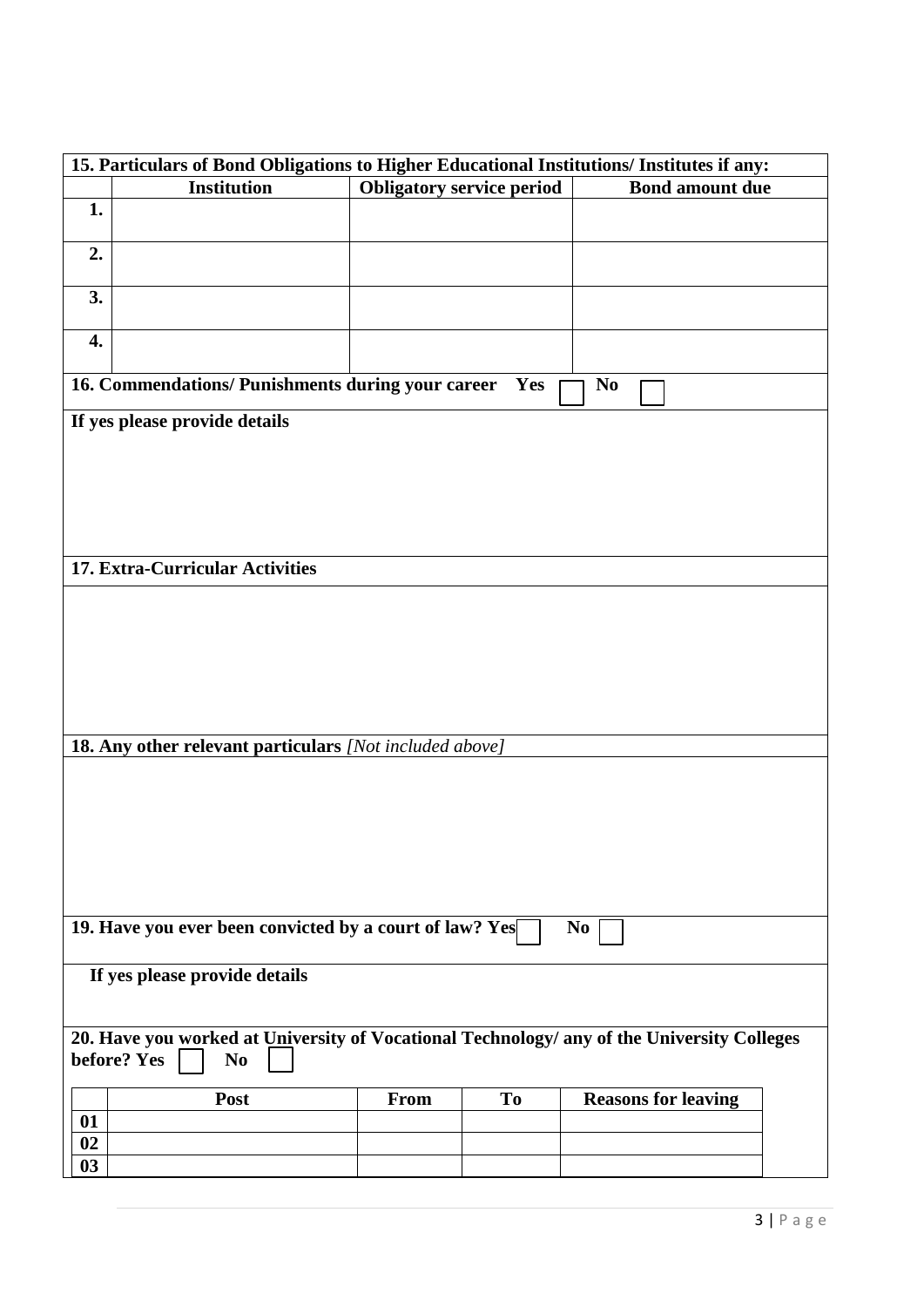| Any of your family member, friends or any other relative is currently working at University<br>of Vocational Technology/ any of the University Colleges? Yes<br>N <sub>0</sub> |             |                    |                     |  |  |  |
|--------------------------------------------------------------------------------------------------------------------------------------------------------------------------------|-------------|--------------------|---------------------|--|--|--|
|                                                                                                                                                                                | <b>Name</b> | <b>Designation</b> | <b>Relationship</b> |  |  |  |
| 01                                                                                                                                                                             |             |                    |                     |  |  |  |
| 02                                                                                                                                                                             |             |                    |                     |  |  |  |
| 0 <sub>3</sub>                                                                                                                                                                 |             |                    |                     |  |  |  |

| 21. Names of two Non related referees |             |                |  |  |  |  |
|---------------------------------------|-------------|----------------|--|--|--|--|
|                                       | <b>Name</b> | <b>Address</b> |  |  |  |  |
| 1.                                    |             |                |  |  |  |  |
|                                       |             |                |  |  |  |  |
|                                       |             |                |  |  |  |  |
|                                       |             |                |  |  |  |  |
|                                       |             |                |  |  |  |  |
| 2.                                    |             |                |  |  |  |  |
|                                       |             |                |  |  |  |  |
|                                       |             |                |  |  |  |  |
|                                       |             |                |  |  |  |  |
|                                       |             |                |  |  |  |  |
|                                       |             |                |  |  |  |  |
|                                       |             |                |  |  |  |  |

**22. I hereby certify that the particulars submitted by me in this application are true and accurate. I am aware that any of these particulars are found to be false or inaccurate I am liable to be disqualified before selection and to be dismissed without any compensation if the inaccuracy is detected after appointment.**

**………………………. ………………………………….. Date Signature of the applicant**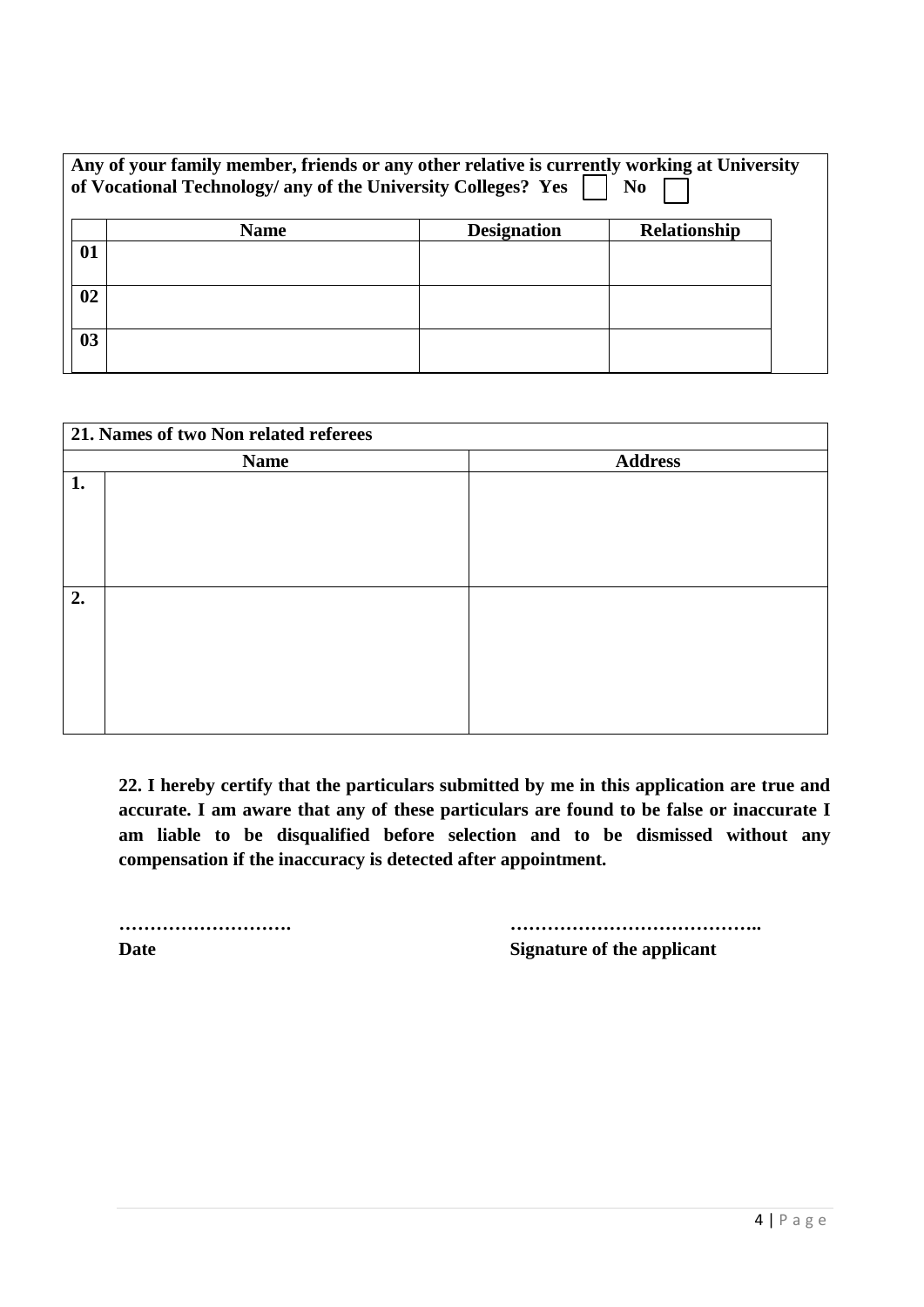| 01. Duly Filled Application Form                                          |          | (make a tick) |
|---------------------------------------------------------------------------|----------|---------------|
| 02. Copy of the Birth Certificate                                         | Annex No |               |
| 03. Copy of the National Identity Card                                    | Annex No |               |
| 04. Copy of the Result Sheet of G. C. E. O/L                              | Annex No |               |
| 05. Copy of the Result Sheet of G. C. E. A/L                              | Annex No |               |
| 06. Copy of the Degree Certificate                                        | Annex No |               |
| 07. Copy of the Academic Transcript                                       | Annex No |               |
| 08. Copies of the Certificates of Post Graduate courses                   | Annex No |               |
| 09. Copies of the Certificate of the Professional Qualifications Annex No |          |               |
| 10. Copies of the Service Letters                                         | Annex No |               |
| 11. Total Number of Attachments                                           |          |               |

**Check List.** *[Please attach only the relevant documents to the post you applied]*

(If there are more than 1 documents to be attached to any category please annex as follows, Eg: Three (03) Service Letters, 10 i, 10 ii, 10 iii)

## **[TO BE COMPLETED BY THE HEAD OF THE INSTITUTE WHERE APPLICABLE]**

## **Vice Chancellor, University of Vocational Technology**

The application of Dr/Rev/Mrs/Mr/Ms…………………………….. is by forwarded for consideration of the post of ……………………. Please note that if selected, action will be taken to release him/ her from the service of ……………………

**……………………………… ……....…………………………**

**Date Signature of Head of the Institution with the Official Stamp.**